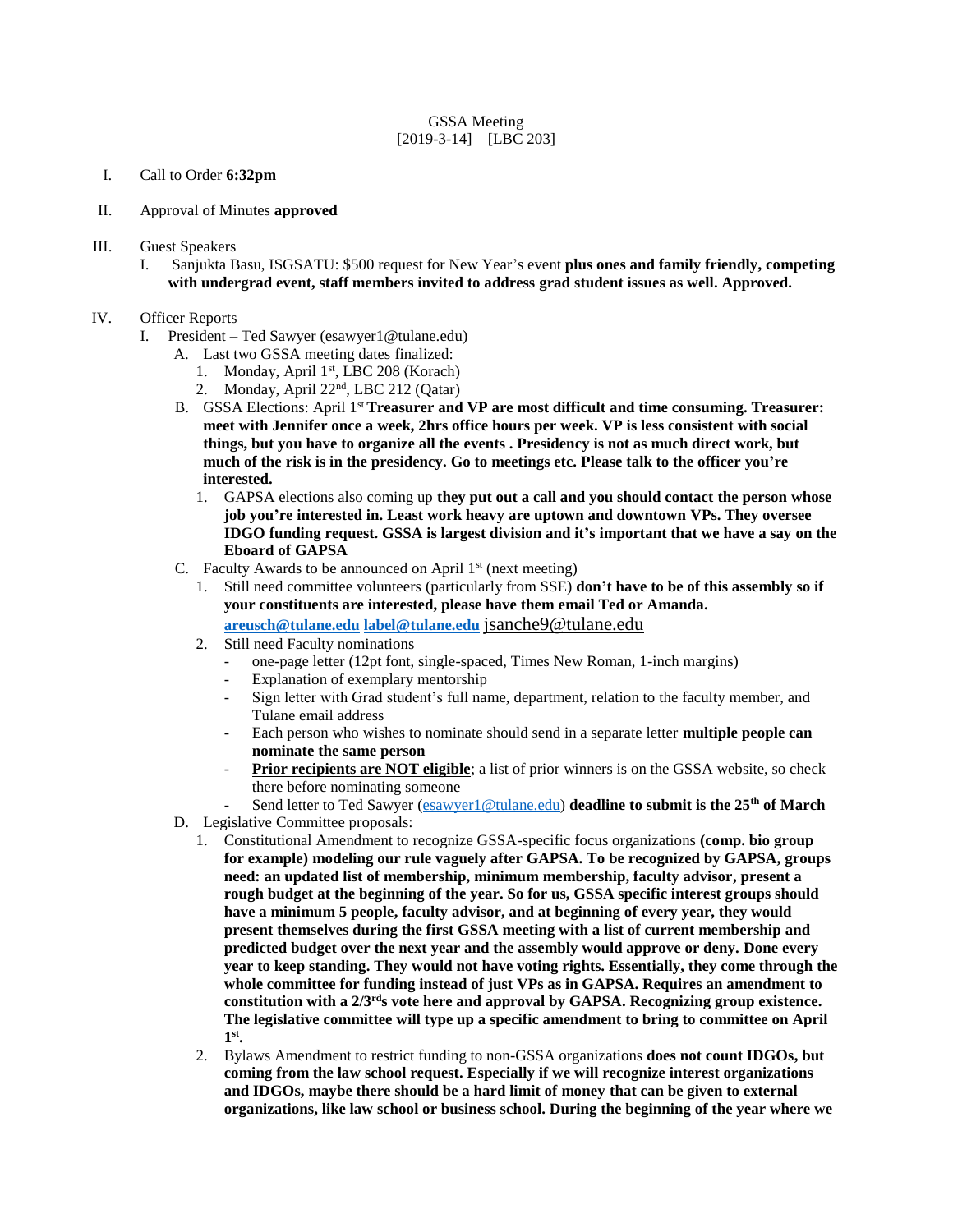**give percentages for parts of our budget, we can give a percentage for this as well, but explicitly state it in the bylaws. It has to have 2/3rds vote here and approved at GAPSA. BUT the law school is a member of GAPSA and will be able to see what we're trying to do (just keep that in mind). The legislative committee will also type this up. You can email Ted with any thoughts or concerns.**

- 3. Idea: Parliamentary training **we run by Roberts rules and we run very loosely by that. Teach people on Roberts rules because sometimes we're not on the same page and we need to be able to speak up on issues and it can be easier if you know the meeting rules. Potentially put money in it to send people off to get training for it. We need to be able to tell people no to their face. Send one from every department or one from SSE and one from SLA. It's useful when we disagree, we know the rules.**
- E. Graduation regalia
	- 1. ~\$300 to purchase generic regalia, ~\$400 to rent Tulane regalia, ~\$900 to purchase Tulane regalia
	- 2. Non-U.S. citizen students can apply for funds to help defray these costs through the Office of International Students and Scholars (https://global.tulane.edu/oiss)
	- 3. Discussion: Should the GSSA offer funds to partially subsidize rentals for graduating Grad students?
		- 1. **For rental, not buying. This would be for PhDs because masters students have to buy.**
		- 2. **Question and push on the prices, but apparently there's only one supplier and Jennifer can't help us.**
		- 3. **Can we get people to donate theirs back so that we can rent them out or something?**
		- 4. **Why haven't departments just purchased some? Can we subsidize departments to buy? But can we trust departments to keep up the gowns?**
		- 5. **Does Tulane make a profit? Would assume so, but not sure.**
		- 6. **Proof of need?**
		- 7. **Masters students are cheaper (\$130 for all), but most of our money comes from them.**
		- 8. **Have to see how many students are graduating this year.**
		- 9. **The legislative and finance committee will get together what a good subsidy amount would be to bring up at the next meeting. Motion approved.**
- F. Third Law Summit panel **these are the lists of panel topics**
	- 1. Climate at the Ballot
	- 2. Navajo Power Plant War
	- 3. Butterflies and Bumblebees
	- 4. The Tremendous Peril of the Mexican and Red Wolves **We will sponsor the wolves**
- G. Donut Days: March 27<sup>th</sup>, Gibson 200 9am

### II. Vice President – Zainab Lateefi [\(zlateefi@tulane.edu\)](mailto:zlateefi@tulane.edu))

- A. Trivia night at Bruno's
	- Thursday, March 21
	- Starts at 6pm instead of the usual 5pm

## **Prizes for winners and ½ off for grad students on Thursdays**

B. Crawfish Boil

- Friday, March 29, 5:30pm **in the A quad. It can be rescheduled.** 

- C. Reps Appreciation
	- Saturday, April 13, 4pm
	- Bayou Beer Garden
	- Requesting \$1800

#### **Us and plus ones.**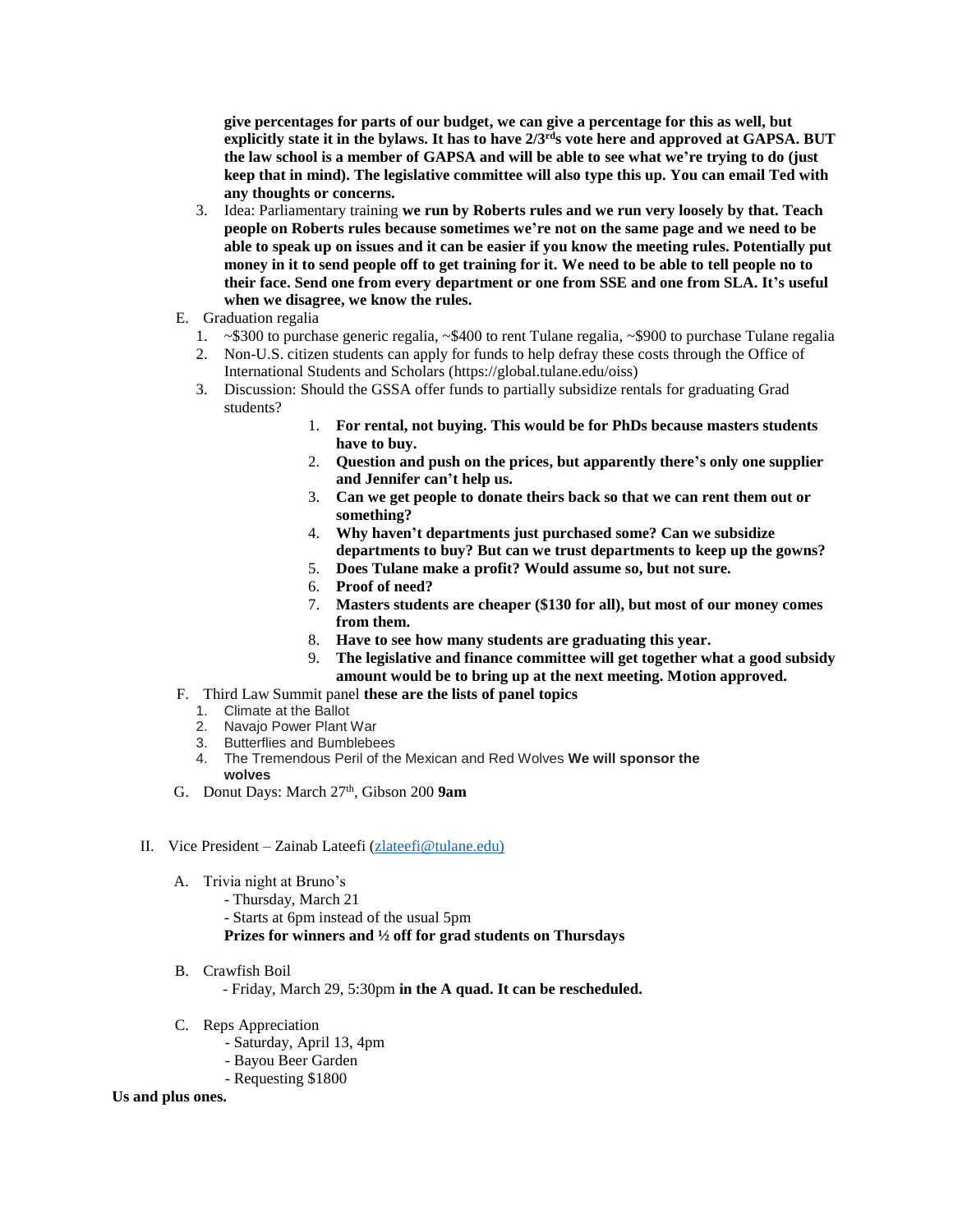Estimated expenses: \$1100 excluding tax, gratuity and miscellaneous expenses FOOD

- 1. The Famous BBG Disco Fries \$160
- French fries, gooey melted cheese, savory roast beef debris gravy.
- 2. Array of Seasonal Fruit \$85
- 3. Sandwich Tray \$140 Assorted sandwiches
- 4. Buffalo Wing Platter \$100 Juicy and crispy fried chicken wings tossed in our signature buffalo sauce serves with blue cheese and ranch.
- 5. Spinach & Artichoke Macaroni & Cheese \$95 Cavatappi Pasta, Fresh Spinach, Artichoke Hearts, Provolone, Mozzarella, and Parmesan Cheese, Topped with Roasted Garlic Panko

# DRINKS

- 1. Beer \$400 for 5 cases Abita Amber (Local), Founders All Day IPA, Heineken, Dos Equis, Gnarly Barley Catahoula Common (local), St Arnold Art Car, Tin Roof Voodoo (local), Blue Moon
- 2. Specialty Cocktail \$120.00 Served in a large spouted pitcher Watermelon Cucumber Mojito - Silver rum, mint, lime, watermelon, cucumber

## **Motion. Approved.**

- III. Treasurer Brianne Sullivan (bsulliv7@tulane.edu)
	- A. Jennifer would like me to remind you to please make sure your constituents are not using staples for their travel packets.
	- B. **Budget** committee recommendations for funding IGDOs and Divisional interest groups:
		- 1. Motion to exclude funding for travel to IGDOs and Divisional Interest Groups for the  $2019 - 2020$  fiscal year.
		- 2. Motion to allocate \$1000 (whatever the percentage be) from the meeting expenses **(better from miscellaneous budget)** and put it towards the entertainment budget, and allocate a total of \$3000 from entertainment to be spent on IGDOs and Divisional Interest Groups 2019-2020 fiscal year.
		- 3. Motion to allocate \$2000 from entertainment to allocate to IGDOs for the 2019- 2020 fiscal year.
		- 4. Motion to limit each IGDO funding to a \$500 spending cap per year per group for the 2019-2020 year.
		- 5. Motion to allocate \$1000 to divisional interest groups per fiscal year for the 2019-2020 year
		- 6. Motion to limit each divisional interest group funding to a \$250 spending cap per year per group for the 2019-2020 year.
			- All motions were approved 5 to 0.

# **Motion. Approved. The budget committee will propose the 2019-2020 budget next meeting.**

- C. Currently we have **\$9,880.26** in the bank for events.
- D. We have **\$983.34** for speakers
- E. Thus, **\$10,863.60** total
- F. Event Requests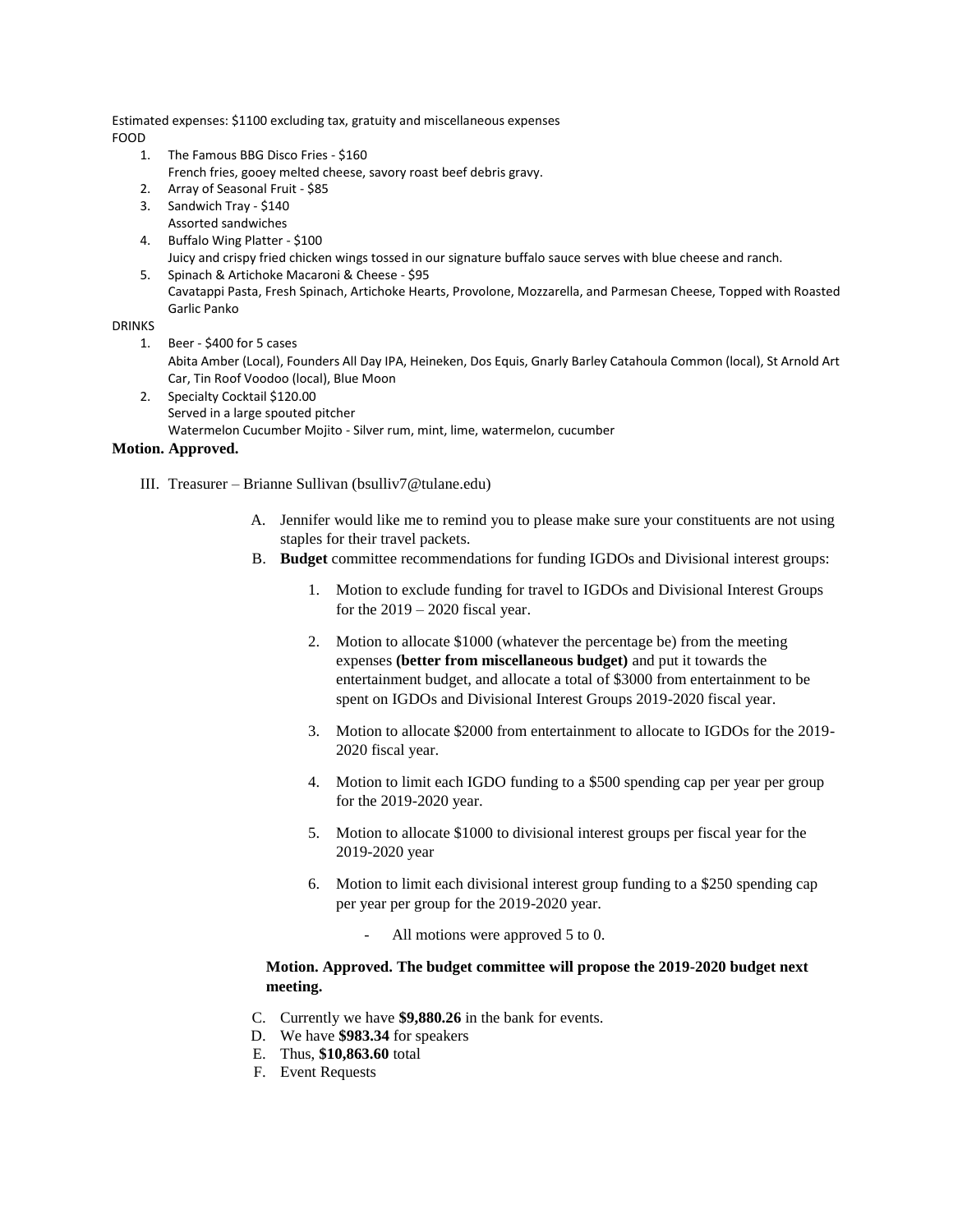| <b>Departmen</b><br>t                                  | <b>Event Title</b>                                                                                                                      | <b>Date</b>  | <b>Amount</b><br><b>Requested</b> | <b>Expense</b>                                                                    | <b>Expected</b><br><b>Attendanc</b><br>e | Per person      |
|--------------------------------------------------------|-----------------------------------------------------------------------------------------------------------------------------------------|--------------|-----------------------------------|-----------------------------------------------------------------------------------|------------------------------------------|-----------------|
| Earth &<br>Environment<br>al Sciences -<br><b>GSSA</b> | <b>ESGA</b><br>Monthly<br>Meeting                                                                                                       | 3/27/2019    | \$175.00                          | Pizza from<br>Mellow<br>Mushroom                                                  | 20                                       | \$8.75          |
| Earth &<br>Environment<br>al Sciences -<br><b>GSSA</b> | <b>ESGA</b><br>Monthly<br>Meeting                                                                                                       | 4/24/2019    | \$175.00                          | Pizza from<br>Mellow<br>Mushroom                                                  | 20                                       | \$8.75          |
| Physics -<br><b>GSSA</b>                               | <b>WiSE</b><br>LinkedIn<br>Workshop in<br>$2nd$ floor in<br>the<br>computer<br>lab.<br><b>Caroline</b><br><b>Richardson</b><br>at 3-5pm | 3/27/2019    | \$50.00                           | Snacks and<br>Iced tea                                                            | 30                                       | \$1.67          |
| Linguistics -<br><b>GSSA</b>                           | LingLunch                                                                                                                               | 4/1/2019     | \$60.00                           | Pizza for<br>Lunch                                                                | $15 - 20$                                | \$4.00-\$3.00   |
| Linguistics -<br><b>GSSA</b>                           | LingLunch                                                                                                                               | 4/8/2019     | \$60.00                           | Pizza for<br>lunch                                                                | 15-20                                    | \$4.00-\$3.00   |
| Linguistics -<br><b>GSSA</b>                           | LingLunch                                                                                                                               | 4/15/2019    | \$60.00                           | 4 pizzas<br>from<br>Pepperoni's<br>Cafe                                           | $15 - 20$                                | $$4.00 - $3.00$ |
| Linguistics -<br><b>GSSA</b>                           | Final<br>Linglunch                                                                                                                      | 4/29/2019    | \$80.00                           | TBD/Pasta<br>from<br>Pepperonis<br>Cafe/or<br>similarly<br>priced "nicer<br>food" | $15 - 20$                                | \$5.33-\$4.00   |
|                                                        |                                                                                                                                         | <b>Total</b> | \$660.00                          |                                                                                   |                                          |                 |

# **Motion. Approved.**

**Details about WiSE workshop: LinkedIn Workshop March 27, 2019 3-5pm Location: Anna Many Lounge, 2nd floor, Caroline Richardson Building, Tulane University**

Come learn about how to make LinkedIn work for you! This workshop will be divided into two parts. We **will start by sharing tips from successful professionals on how to create an effective LinkedIn page. Use the remaining time to update your profile, ask for recommendations and give endorsements. Please bring your laptops!**

G. Speaker Requests (CV available upon request)

| Requestor's Speaker Full |            | <b>Event Start</b> | Honorariu | Travel Lodgin | <b>Total</b> |
|--------------------------|------------|--------------------|-----------|---------------|--------------|
| Department               | Legal Name | <b>Date</b>        | m         |               |              |